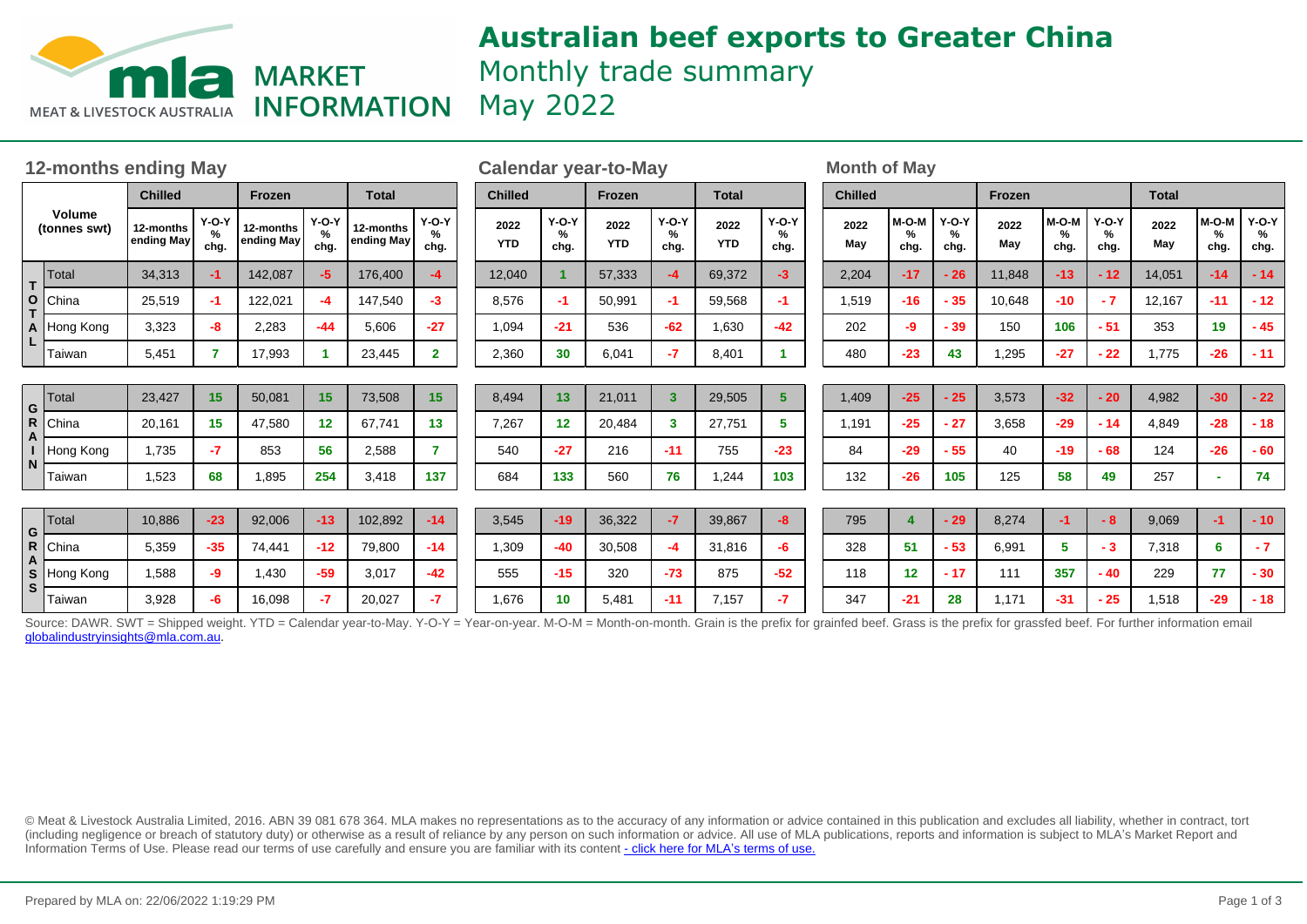

## **Australian beef exports to Greater China** Monthly trade summary May 2022

**Year-to-May beef exports to Greater China**

### $\blacksquare$  Taiwan **Hong Kong China** 120,000 100,000 80,000 tonnes swt 60,000 40,000 20,000  $\Omega$ 2003 2009 2012 2015 2018 2021 1997 2000 2006

 $2020$  $\blacksquare$  2021  $\blacksquare$  2022



Source: DAWR, Prepared by MLA



Source: DAWR, Prepared by MLA

### **Monthly grassfed beef exports to Greater China Monthly grainfed beef exports to Greater China**



Source: DAWR, Prepared by MLA